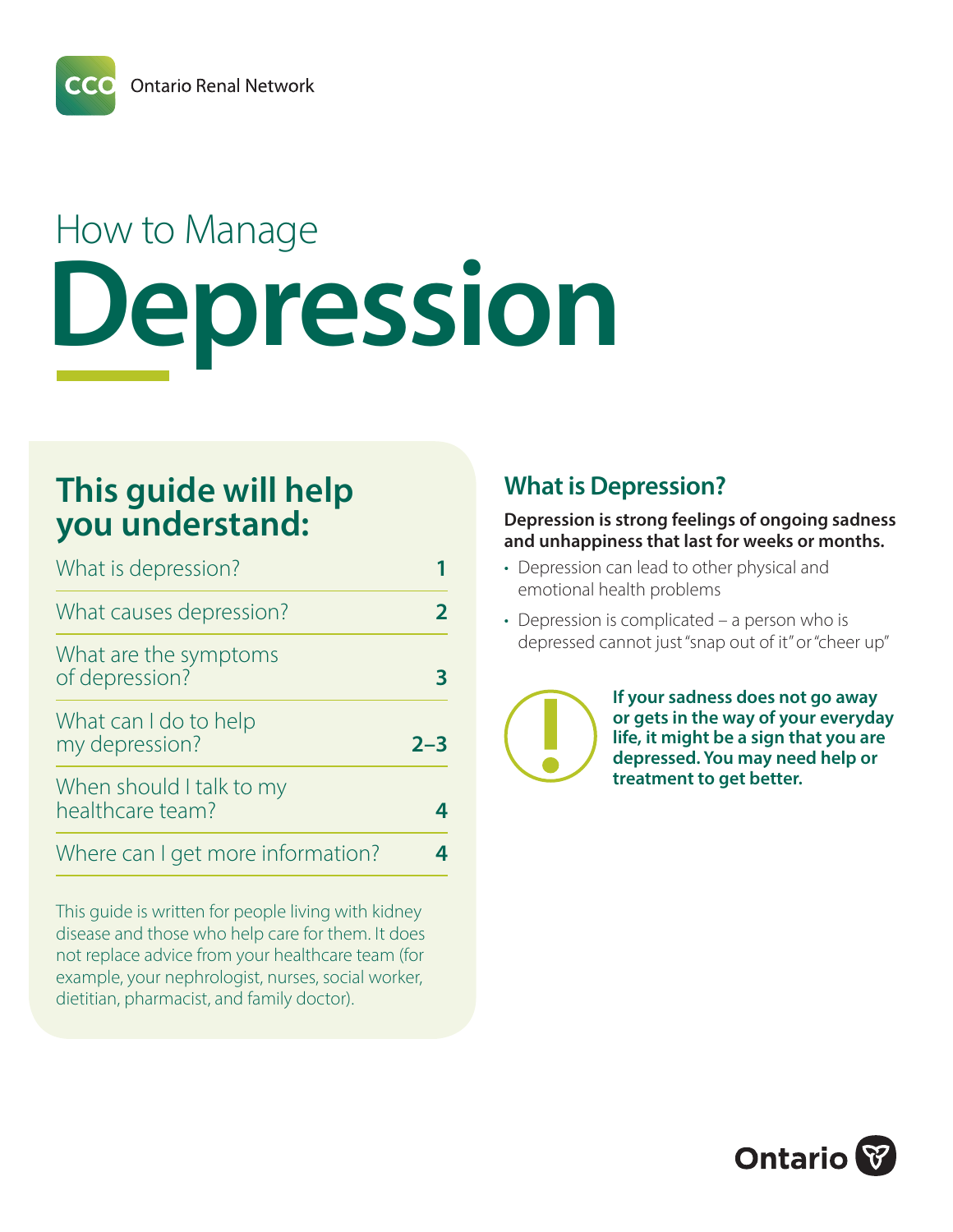# **What Causes Depression?**

#### **It is common for people living with kidney disease to feel some level of sadness, depression, or distress, wherever they are on their kidney journey.**

Many things related to kidney disease can contribute to depression. This includes:

- Worries about your health and how it will change
- Symptoms of kidney disease and other health problems
- Side-effects of treatments, including medications or dialysis treatments
- The impact of kidney disease on your life
- Lack of control over your health
- Feeling isolated or alone
- Other mental health or addiction issues

# **What are the Symptoms of Depression?**

#### **Symptoms of depression can show up in different parts of your life. This includes:**

- Emotional/Mental Symptoms
	- Crying a lot/crying for no reason
	- Feeling hopeless or worthless
	- Not enjoying things you used to enjoy
	- Feelings of guilt or regret
	- Increased anger and irritability (for example, yelling and screaming)
	- Trouble thinking clearly, concentrating, or remembering
	- Avoiding family and friends
	- Desire to stop, miss, or change treatments
	- Feelings of not wanting to live or wanting to die
- Physical Symptoms
	- Low energy
	- Feeling sluggish or restless and agitated
	- Changes in eating habits
	- Sleeping a lot more than normal or not able to sleep
	- Sexual problems

# **What Can I Do To Help My Depression?**

#### **Find Support**

**Support from family, friends, and your community can comfort you and help you feel less scared and alone.** 

- Places to find support:
	- Talk to someone you trust and who is a good listener (for example, a friend or family member)
	- Talk to your family doctor or a member of your healthcare team
	- Talk to someone at a place of worship spiritual or religious advice may help you feel better
	- Join a kidney disease support program to share stories with other people. Many hospitals and The Kidney Foundation of Canada offer support programs where you can get in touch with others who can share their experiences.
	- Seek counselling by talking to a social worker either at your renal program or in your community
- Learn more about kidney disease:
	- People who learn about kidney disease and treatment options often feel more in control
	- Be ready for your appointments with a list of questions and bring a support person if you can. It can be helpful to take notes during your visit to remember the things that are important to you.

**About 1 out of every 3 people getting dialysis treatments have some level of depression.**

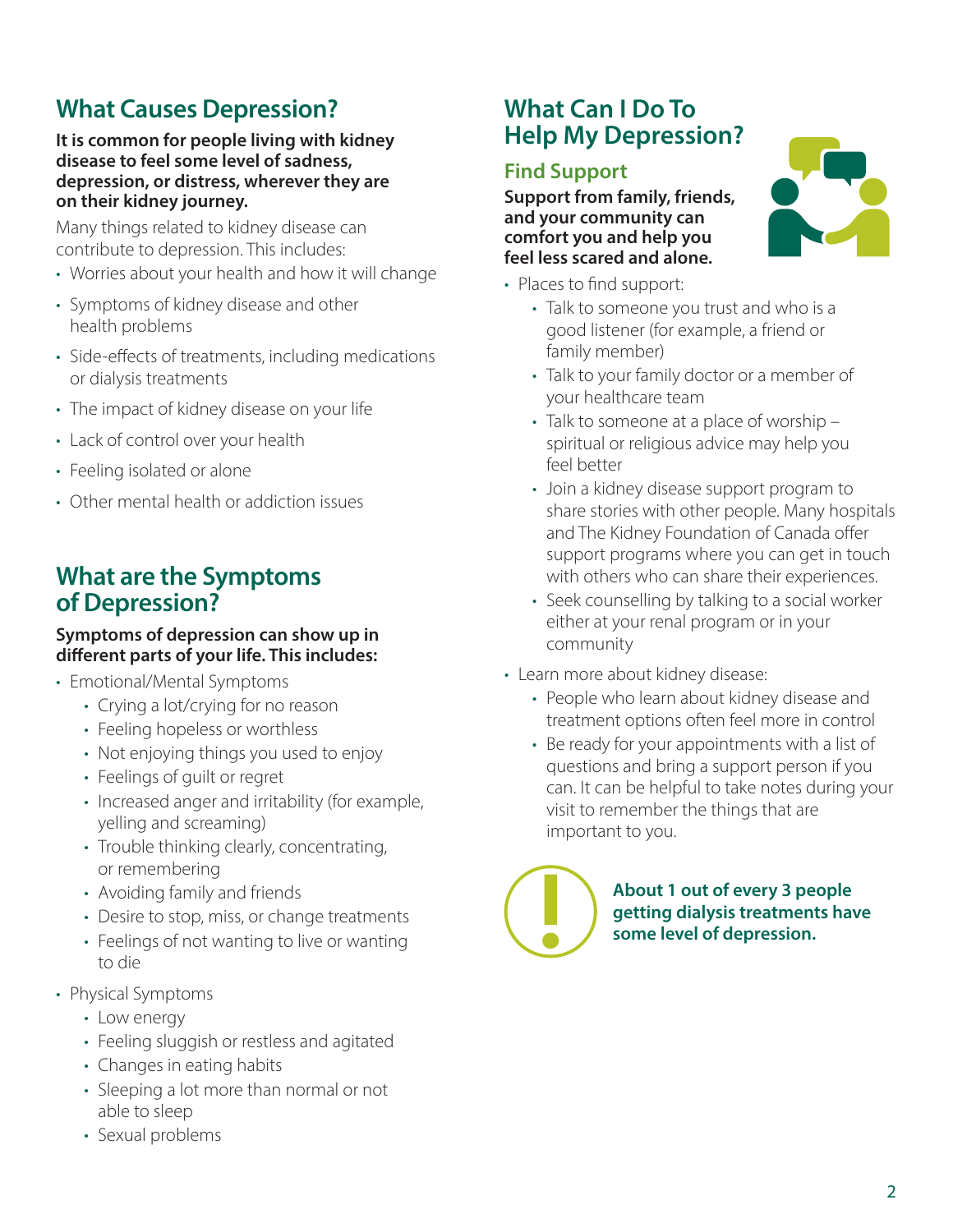### **Focus on Things That Make You Feel Better**

- Focus on:
	- The positive parts of your life that you are grateful for
	- Things that you can control
- Spend time with people who make you laugh
- Do activities that you enjoy and that help you relax (for example, music, nature, and art)

#### **Exercise and Take Care of Your Body**

- Exercise or being active is a good way to improve your mood
- Choose an activity that you are comfortable with and is right for your health and fitness level
- Start slowly with light exercise, such as walking, swimming, or yoga
	- There are also many exercises that can be done while seated
- Go at your own pace slowly increase the amount and difficulty of your activities

#### **Exercise may also:**

- Give you more energy
- Help you manage pain
- Improve your appetite
- Help you sleep better
- Build stronger muscles
- Improve your mood



• If you are already active, talk to your healthcare team about your activities and make a plan to keep doing them

#### **Be safe!**

- $G$  Stop and rest if you feel sore, stiff or out of breath
- $\mathcal G$  Always talk to your healthcare team about how to exercise safely

# **Improve Your Sleep**

**Getting good sleep can give you more energy and help you feel better emotionally.**



#### Go to **www.ontariorenalnetwork.ca/symptoms**

and read the Ontario Renal Network's Fatigue Symptom Self-Management Guide for more tips that may help you improve your sleep.

#### **Make Lists of Calming, Enjoyable and Useful Activities**

- When you feel anxious, get your list of activities and choose one to try. Include:
	- Activities you enjoy, such as going for a walk, watching your favourite TV shows, or taking a bath or shower
	- Things you can do during dialysis treatments, such as listening to music, reading, and knitting
- Put the chores you are able to do into a daily or weekly schedule – getting them done will help you feel in control

## **Get Counselling to Help You Cope**

**With professional counselling you can learn different ways of thinking and behaving to help you cope.**

• Counselling can also be called psychotherapy

#### **Your healthcare team can help you connect with a:**

- Social Worker
- Psychiatrist
- Psychologist
- Psychotherapist